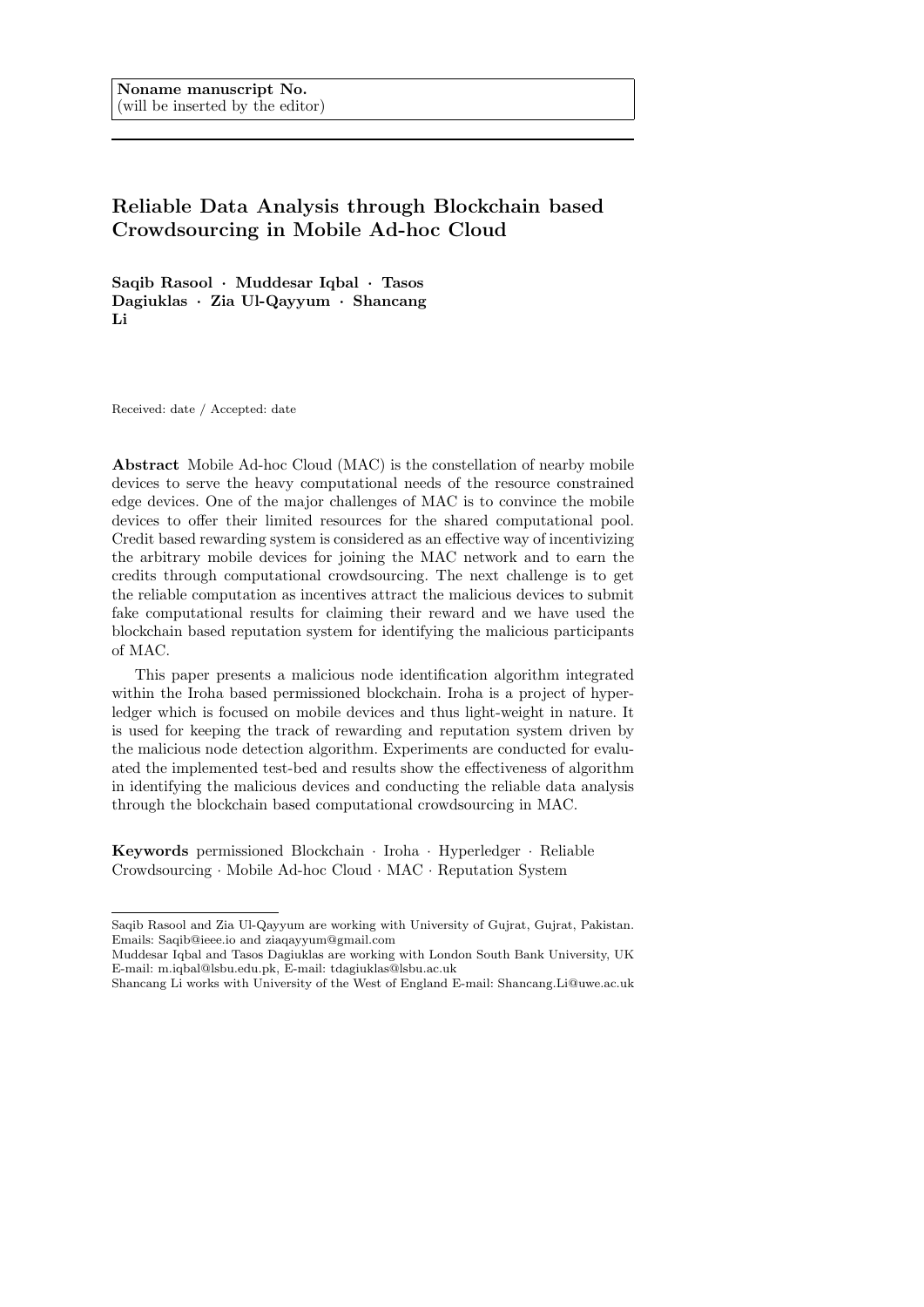# 1 Introduction

During the first era of computing, the computation was mainly confined to the central mainframe computers. It was then shifted to the personal computers at the edge of the network. During the last one decade, cloud computing again shifted computation back to the centralize remote locations and now the latest wave of technical advancements, computation is again shifted back to the edge devices through MEC (Multi-Access Edge Computing) [1]. Researchers are working in multiple directions to shift the computation at the edge of the network and one of the research direction is to exploit the under-utilized resources of the mobile devices. Researchers have found that the per hour average utilization of resources of mobile devices is equal or less than 25% [2] and therefore, it is important to device some mechanism for effectively utilizing the resources of mobile devices.

Similar to the computers, the computation of mobile devices was also initially shifted to the remote cloud through a concept known as the MCC (Mobile Cloud Computing). It focuses on shifting the heavy computation from resource constrained mobile devices to the remote cloud [3]. MCC not only helps in preserving the resources of mobile devices but also quickly accomplish the required task by using the resource rich remote platform of cloud. With the tremendous increase in the capabilities of mobile devices, the latter becomes the more prominent feature of MCC as compare to the former. Hence, the efforts have been made to tackle the latter by using resources of nearby mobile devices and this concept is termed as the Mobile Ad-hoc Cloud (MAC) [4].

MAC focuses on shifting the computation to a shared pool of resources contributed by multiple mobile devices. Research shows that the edge cloud formed in MAC can provide services in equally productive or near to the productivity of the remote cloud [5]. Although MAC is considered as a form of MCC [6] but it has two different types of mobile devices; one that offload their computation and the other that perform the same offloaded computation. From the prospective of devices that are offloading the computation, MAC supports both features of MCC. However, from the prospective of mobile devices that performs the computation for executing the computation offloading for other devices, MAC falls under the MEC (Multi-access Edge Computing). MEC was previously known as the Mobile Edge Computing and it was also focused on utilizing the underutilized edge resources for performing the computation which was previously confined to the remote server [7].

Both MEC and MAC exploit the underutilized resources of mobile edge devices for sharing the computation of nearby mobile devices. Many of the studies considered the computation sharing devices as volunteer devices while few have identified the problem to encourage the users for allocating their resources to support the computation offloading for other devices [8]. Researchers also considered the resource allocating nodes as self-interested and rationals and emphasize on devising the processes for incentivizing the resource contributing users to actively participate in MAC [9]. Incentivizing the mobile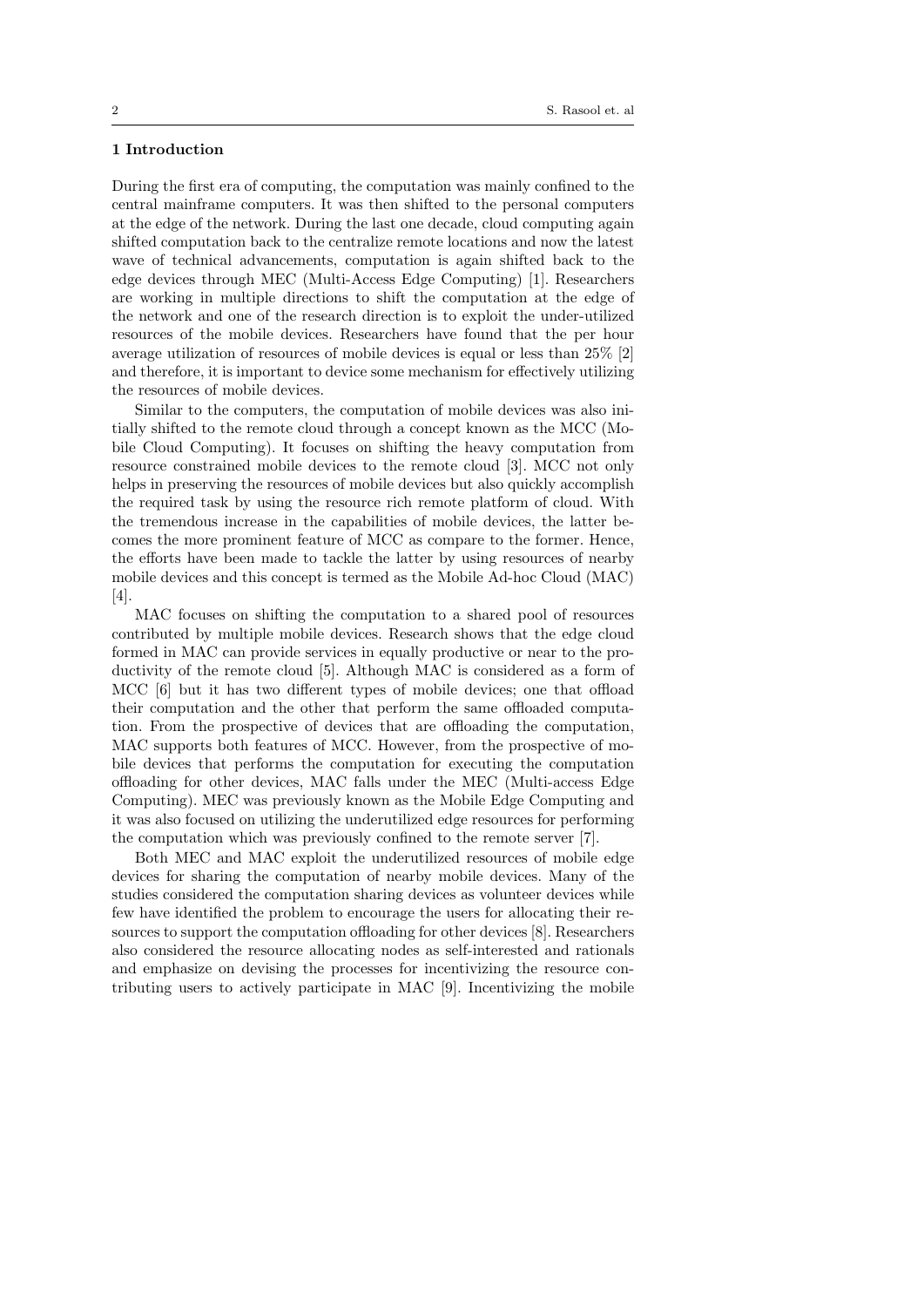devices participating in MAC improves the scalability of the system by attracting the masses and encouraging more devices to join the MAC.

Crowdsourcing is a popular way of involving masses towards a collective effort for achieving the desired results [10]. Crowdsourcing has been already used for improving the QoS during the computational offloading [11]. Researchers have also focused on efficiently distributing the computation among the collaborating devices of crowdsourcing [12], [13], [14]. It is claimed that the presence of a strong rewarding system is the most powerful incentive for motivating the participants of the crowdsourcing [15]. Although, the rewarding system motivates the devices for sharing their resources [9] but there still exist the challenge of achieving the reliable results from the participants. The problem of reliable data analysis become more evident during the presence of a rewarding system as it encourages the malicious nodes to submit fake results for claiming rewards, without using their actual resources for computation.

Contribution of this paper is to improve the reliability of the data analysis through a blockchain based rewarding and reputation system in MAC. Blockchain has already been proven for establishing the trust among multiple independent entities. Without loss of generality, the Iroha based permissioned blockchain has been used along with the proposed malicious node identification algorithm for achieving the reliable data analysis in MAC. A test-bed has been implemented to verify the algorithm and results are collected through the real-time experiments on the deployed test-bed to show the effectiveness of our algorithm in identifying the malicious mobile devices and to achieve the reliable data analysis through blockchain based credit and reputation system for crowdsourcing in MAC.

Section two presents the knowledge required for understanding the details of data analysis at different levels of cloud ranging from remote cloud to edge cloud along with our proposed approach of hybrid resource sharing through blockchain. Section three explains the blockchain based credit and reputation system for achieving the reliable data analysis. Section four covers the experimental setup along with the results that shows the effectiveness of our algorithm in identifying the malicious nodes. Section five covers the related work and last section concludes the paper along with some future research directions.

## 2 Resource Sharing in MAC

This section covers different options of resource sharing given in Fig. 1. It also explains our approach of blockchain based hybrid resource sharing in MAC.

## 2.1 Horizontal and vertical resource sharing

As given in Fig. 1, each mobile device can offload its computation task to the nearby mobile devices and it is known as the horizontal resource sharing.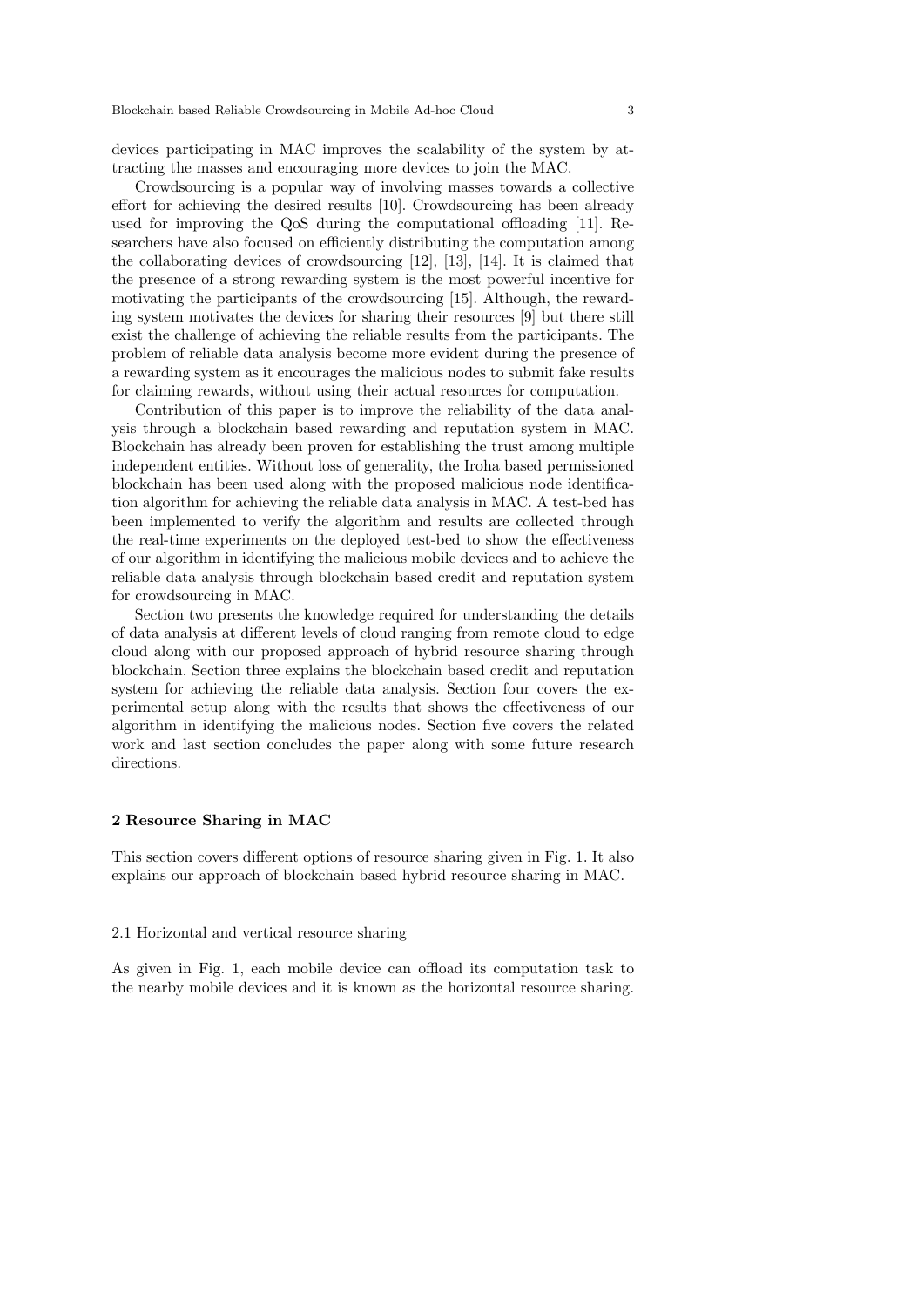

Fig. 1 Vertical, Horizontal and Hybrid Resource Sharing

It is achieved in MAC by maintaining a pool of computation by combining resources of nearby mobile devices. The MAC participants can communicate through either WiFi or Bluetooth with low energy consumption and low transmission delay [16]. Fig. 1 also contains multiple cloudlets and a remote cloud which represents another dimension of resource sharing. Mobile devices can also offload their computation to the nearby cloudlet which can perform the computation by itself or can also forward the same computation to the remote cloud. This process of offloading the computation from mobile devices to the local cloudlets or even to the remote cloud is considered as the MCC [3]. Cloudlet usually establishes the connection with mobile devices using WiFi with medium energy consumption and medium level of transmission delay [16]. Cloudlet also has more resources than mobile devices but less resources than the remote cloud and thus can also offload the computation to the remote cloud for supporting the heavy computational requirements [16].

# 2.2 Hybrid resource sharing in MAC

MAC can use the hybrid resource sharing which refers to the usage of both neighbouring mobile devices and dedicated infrastructure (like cloudlets or remote cloud) to achieve the computation offloading. Researchers suggest to use the dedicated infrastructure as a backup option alongside the neighbouring mobile devices of MAC [1]. This paper uses the hybrid resource sharing by primarily utilizing the neighbouring mobile devices for data analysis and a local cloudlet is just coordinating the process of reliable data analysis.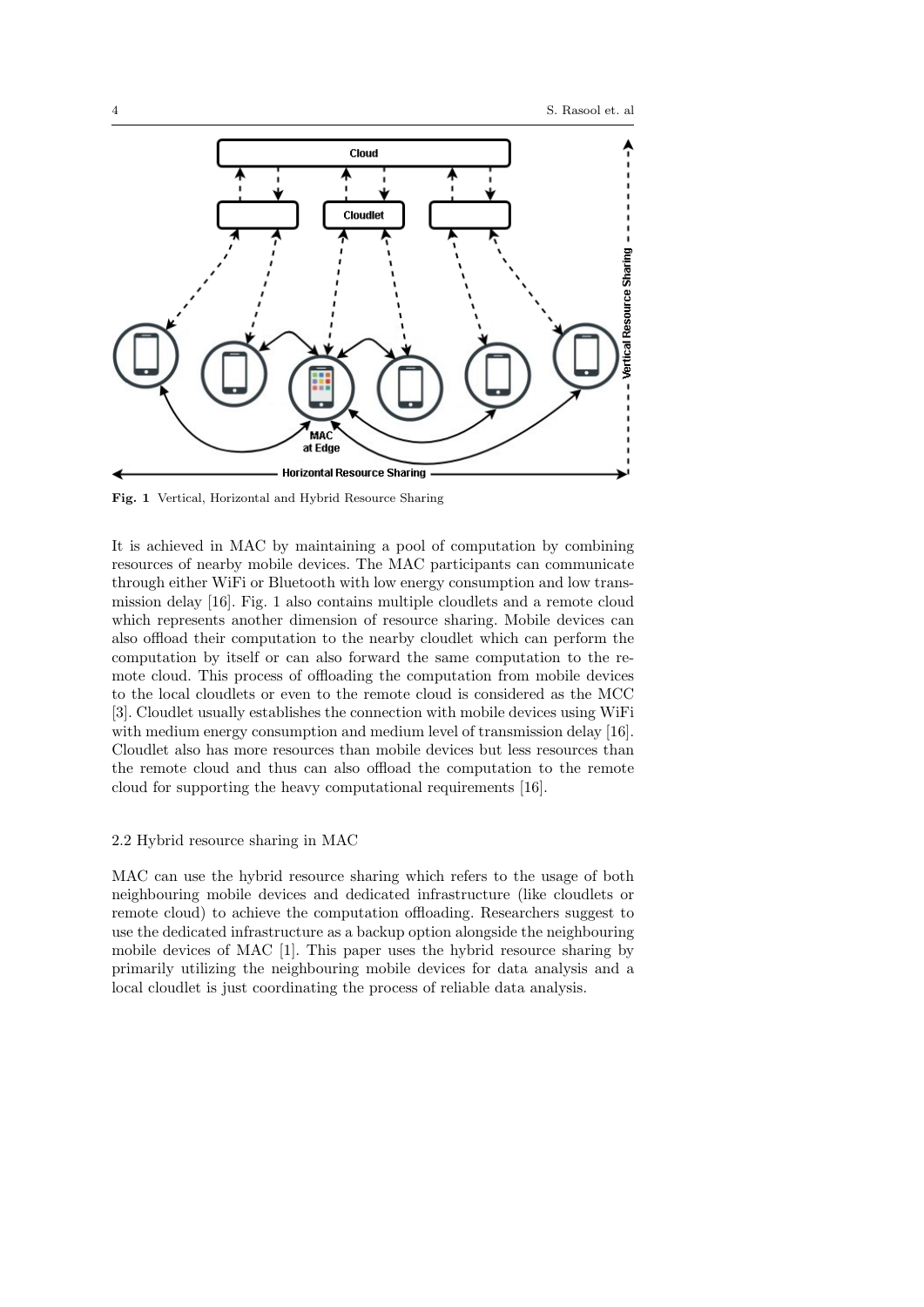

Fig. 2 Collaboration between planes of Mobile Ad-hoc Cloud and permissioned blockchain

2.3 Blockchain based Hybrid Resource Sharing in MAC

Iroha (details are covered in section 3.1) has been used for blockchain implementation which supports both validating and non-validating nodes. Hence, the implementation is also based on two planes for each of these type of nodes. Blockchain plane consists of the validating nodes while the MAC plane consists of the non-validating nodes. Validating nodes control the growth of the distributed ledger and share it with all non-validating nodes. Fig. 2 shows the collaboration between both of these planes. A local cloudlet hosts the validating nodes of Iroha and also coordinates the reliable data analysis among mobile devices (acting as non-validating nodes) in MAC.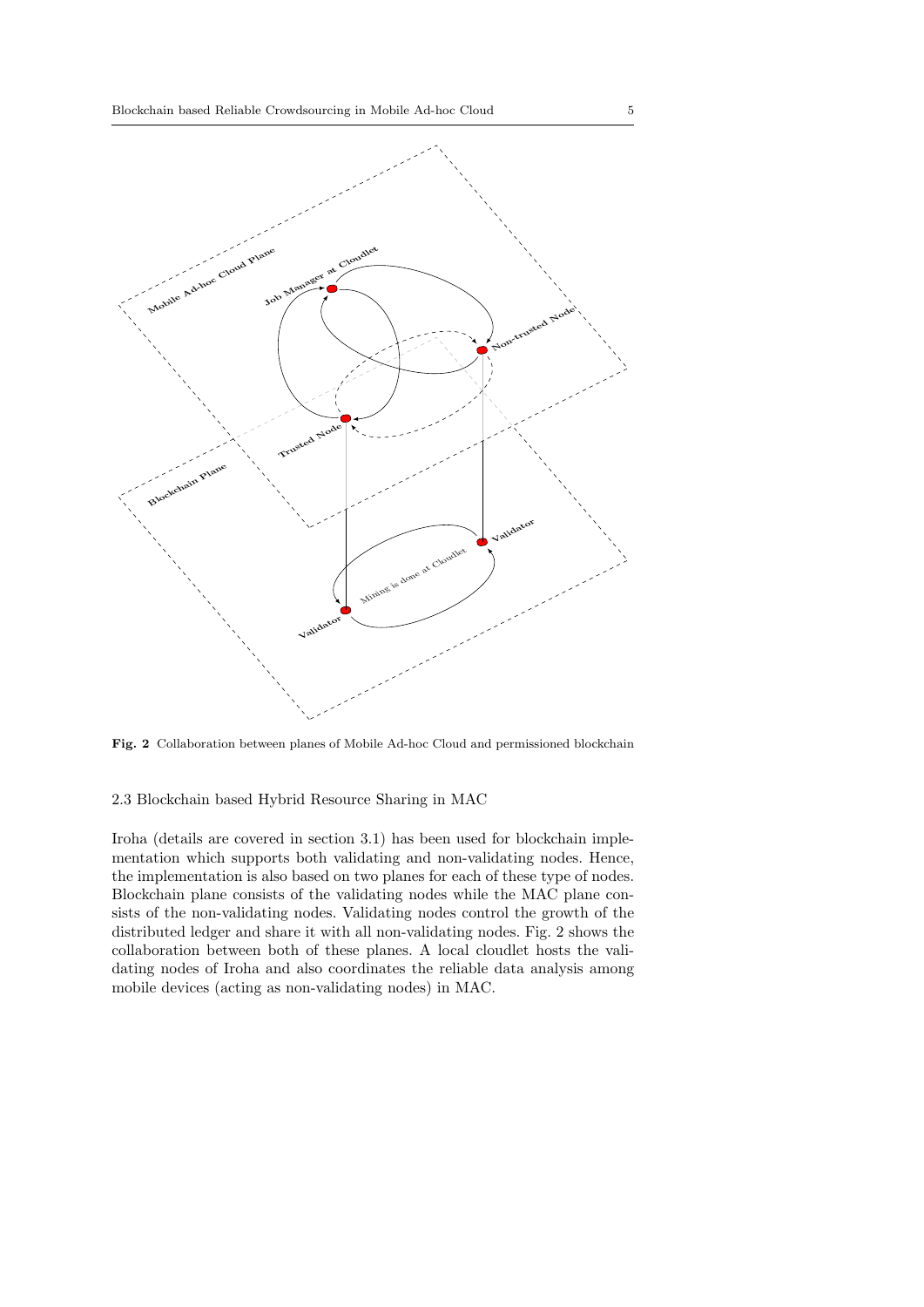# 3 Blockchain: An Enabler for Reliable Crowdsourcing in MAC

Fig. 2 shows a cloudlets which hosts a blockchain miner and coordinates the whole blockchain based MAC. It also maintains a credit based rewarding system and a ranking based reputation system for maintaining the reliability of the data analysis performed by the participants of the MAC. This section covers the details of blockchain along with its importance in implementing the rewarding and reputation system in MAC.

# 3.1 Distributed ledger of blockchain

Blockchain [17] has already been proven for removing dependency on a single entity and distributing authority among multiple independent entities. Bitcoin is the first and most popular application based on the blockchain [18]. However, now it has been used in many different type of applications [19]. There are many important features in blockchain that make it unique and effective in comparison to other application development techniques. Among all these features, immutable shared ledger is considered as one of the salient feature of blockchain. Blockchain achieves the immutability by linking multiple blocks of the blockchain through one-way hash, which cannot be modified or decrypted.

First block of the blockchain is known as the genesis block and its hashed is included in the second block as a data element. Hash of second block is included as data element in third block and thus any change in any of the previous blocks alters the hash of the final block of blockchain. This ensures the immutability of blockchain and it is shared with all the participants so that everyone can keep an eye on the growth of the blockchain. Blockchain has been used for storing the earned credits and reputation score of the participating mobile devices. Since the blockchain is shared with all the participants as an immutable ledger therefore, even the owner cannot modify or remove the existing data of the blockchain. This feature of blockchain gives confidence to the participants of the MAC that their earned credits and reputation rank will remain intact.

#### 3.2 Types of blockchain based on read/write access

In contrast to other storage systems, data can only be created or extracted from the blockchain. Fig. 3 refers the data creation rights under the names of blockchain types while the data reading rights over the same names. Data is written in blockchain by adding new blocks with the existing blocks of the blockchain and it is the responsibility of the miners to decide which block is legitimate that can be added in the blockchain. Miners run a consensus algorithm to check if a block is accepted as a legitimate block or not. Following are the details of each blockchain category with respect to the access of data reading and writing: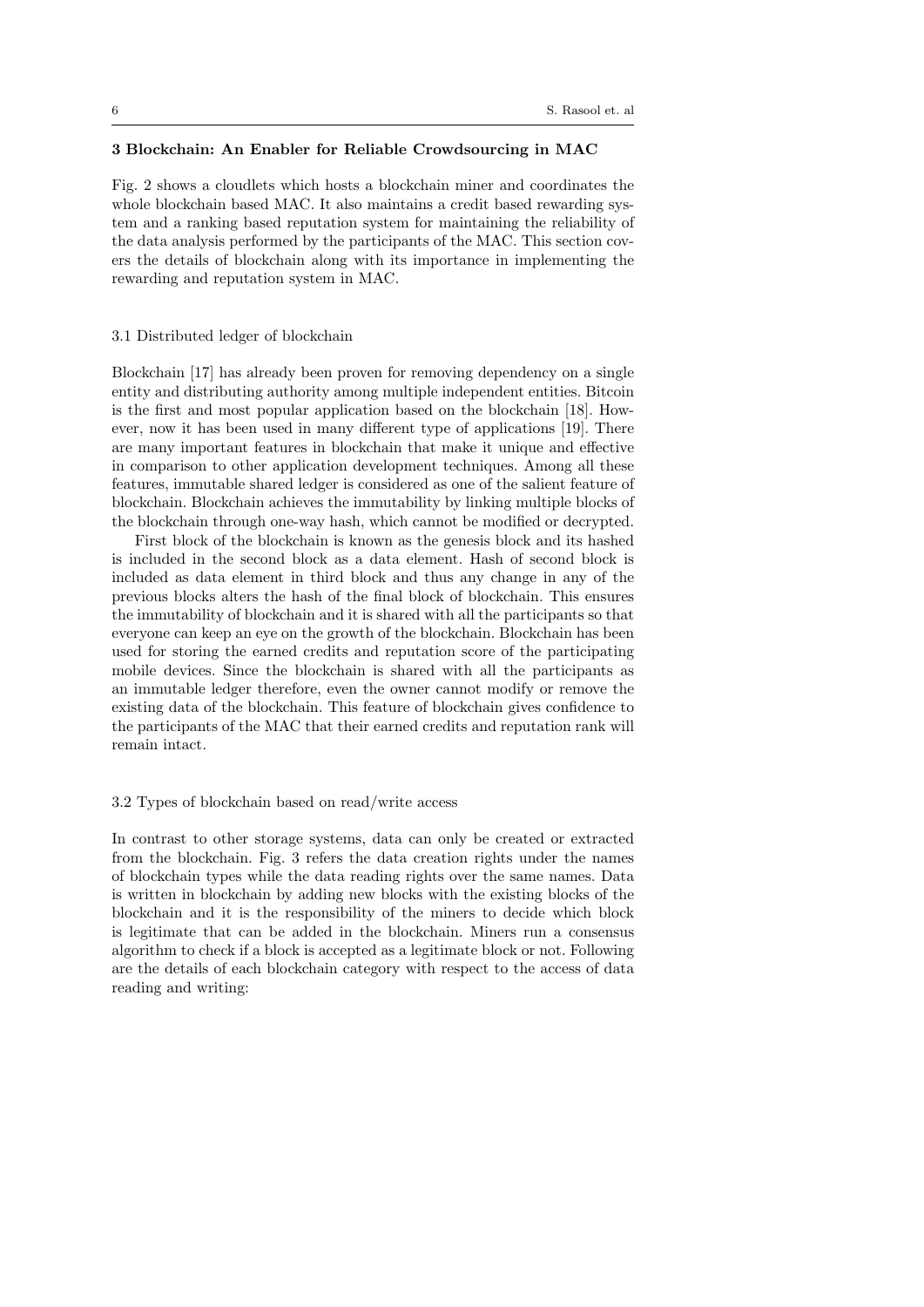Blockchain based Reliable Crowdsourcing in Mobile Ad-hoc Cloud 7



Fig. 3 Types of blockchains based on ownership and access

- 1. In Private blockchain only the central authority decides which nodes can get the blockchain ledger. Private blockchain restricts the ledger to the participating nodes only. With respect to the data writing feature, only the owner hosts the miner and no other participant can claim the mining rights. In the case of MAC, blockchain is heavy [1] therefore, we have used the private blockchain (also known as permissioned-blockchain) to restrict the mining at the cloudlet only.
- 2. In public blockchain anyone can join the blockchain network and can get the blockchain ledger for reading purpose. Similarly, anyone can also join as the miner as well.
- 3. In consortium blockchain some of the predefined members can read or write the data to the blockchain.
- 4. Semi-private blockchain is in-between the private and consortium blockchains. In semi-private blockchains, there is an owner which selects the consortium members and can also update these members as well. Selected consortium members act similar to the members of consortium blockchain.

3.3 Iroha based private blockchain for MAC

Iroha [20] is a project of hyperledger by Linux foundation which was proposed in 2016 by Colu, Hitachi, NTT Data and Soramitsu. It is developed in C++ and is specifically targeting the mobile devices by offering the libraries for iOS and Android platforms. Some of the other libraries come with Iroha are ed25519 library for digital signatures, SHA-3 hashing library, a serialization library for transactions, a P2P library, an API server library etc. Main strength of Iroha is its lightweight nature which makes it a perfect solution for mobile applications.

Following are the three main objectives that we are achieving through the integration of blockchain within MAC:

- As permissioned-blockchain has been implemented using Iroha, only the authenticated mobile devices can join as the participant of MAC.
- The participants of MAC have been incentivized by offering the credits against the computation performed by these devices and the utilization of blockchain for storing the details of earned credits (covered in section 3.4). This is done in order to gain the confidence of the participants.
- Malicious device detection algorithm (covered in section 3.5) generates a reputation rank for each of the participant of the MAC and uses the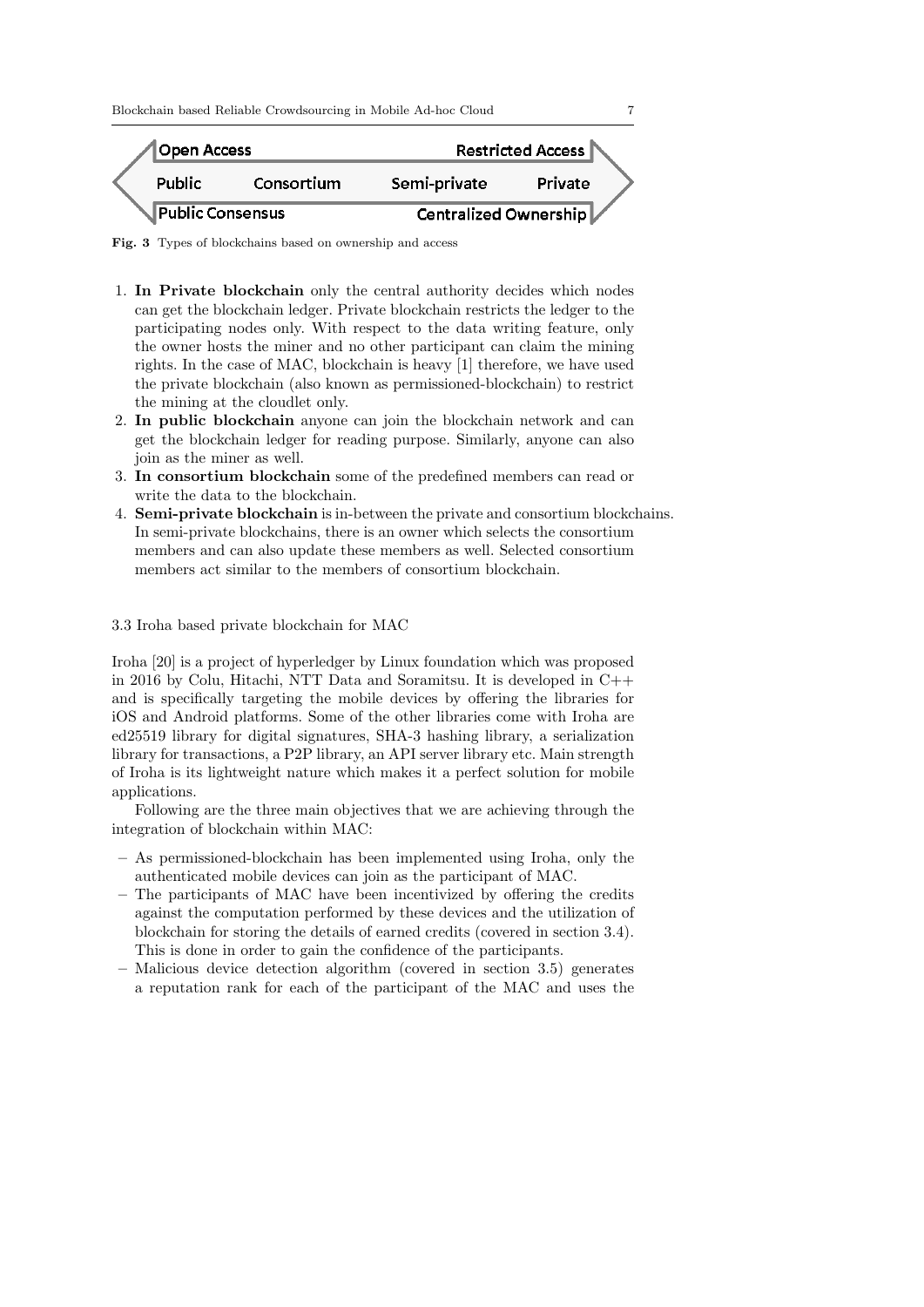

Fig. 4 Procedure of credit earning through blockchain enabled MAC

blockchain for retrieving the previously stored rank and storing the updated rank. All of the generated ranks are shared with all the participants of the MAC and this policy of transparency again employeed to gain the trust of the participants.

#### 3.4 Blockchain based credit system for Incentivizing the crowdsourcing

Crowdsourcing is an important way of offloading the computation and the computation based crowdsourcing is sometimes termed as the crowd computing [21]. Since the participants of crowdsourcing are self-interested and rational therefore, a proper incentivizing system is required to convince them [9] for sharing their resources to join as the participant of the crowdsourcing. Research also suggests that a rewarding system is the best option for motivating and getting the better results from participants of crowdsourcing [15]. Credit based rewarding system not only used for incentiving the participants but also using blockchain for earning the trust of the participants. This section presents the importance of blockchain for implementing the reliable rewarding system in MAC.

Fig. 4 shows the procedure of earning credits through our private blockchain network. Cloudlet hosts the validating device and it controls the growth of the blockchain. All the participants of MAC are acting as non-validating devices of MAC. Step 1, 2 and 3 in Fig. 4 show the requests made by the non-validating devices and following are the details of each of these steps:

– Step 1: A new non-validating device make a request for joining the MAC. This request is received by the validating node of Iroha based blockchain network which generates a unique id for the requesting node along with the unique private key (which will act as its signature) and returns it to the requesting node.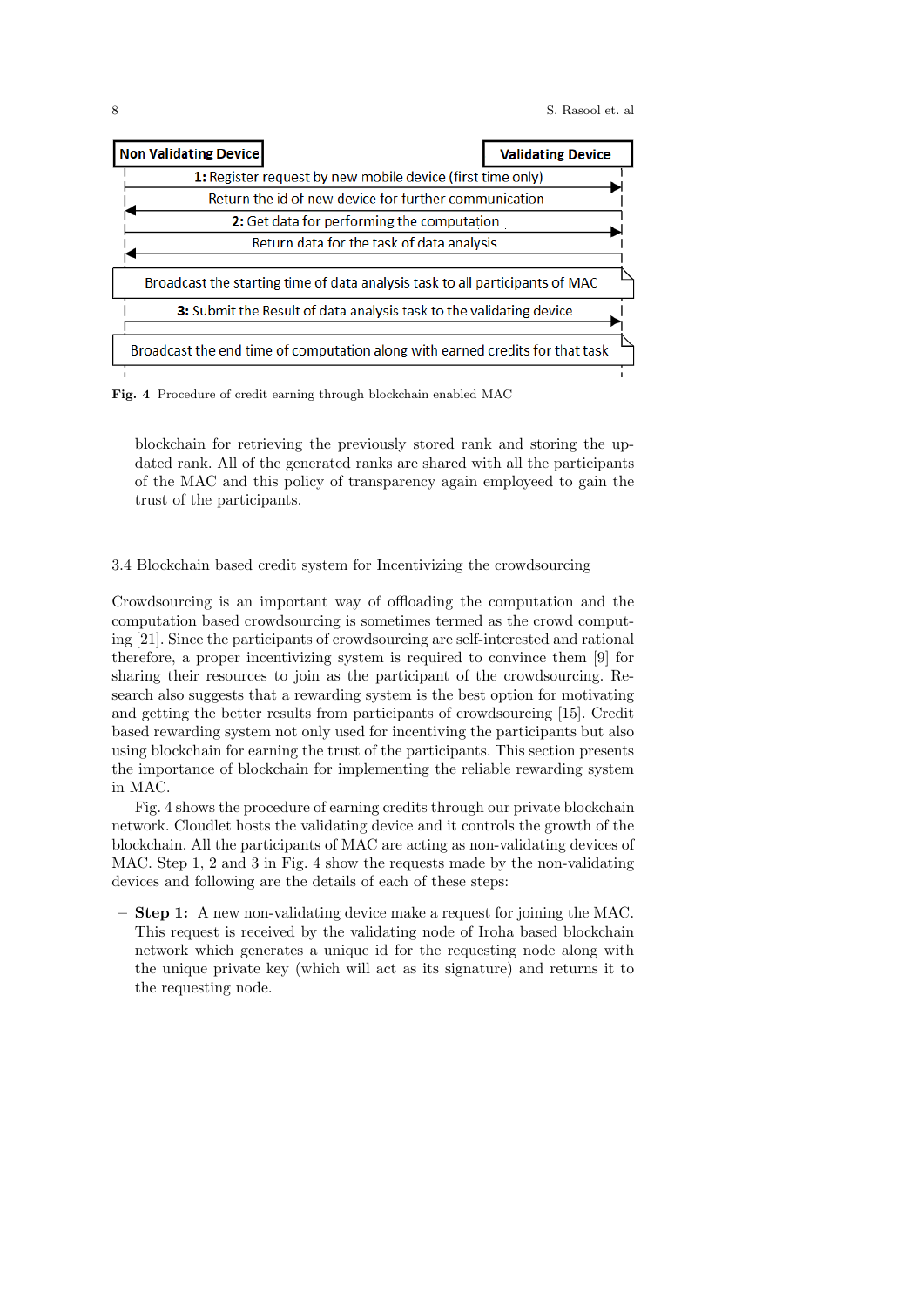- Step 2: An already registered non-validating device uses its id and signature for getting the data for analysis from the validating device. Validating device not only gives the computation task to the non-validating device but also assign an id to the task and broadcasts the starting time of each task to all the participants of MAC so that these nodes can store this information in their distributed ledgers of blockchain.
- Step 3: Non-validating device uses the id of task, along with its signature, for submitting the response to the validating device which again broadcasts the end time of the computational task along with the details of earned credits against that task to all the participants of MAC.

Before this final broadcast, at the end of step 3, validating device first confirms the accuracy of the submitted result by the non-validating device. This is to ensure that reward can only be claimed after legitimate computational efforts. However, for some some of the scenarios, the results can be easily verified with almost negligible computation effort like the popular way of finding nonce, during the mining process of bitcoin [22]. However, for the results of other computational operations (e.g. mapReduce), equal amount of computation is required for both producing and verifying the results. In that case, there is a need to reduce the computation for verifying the results and this is what we have achieved in this paper. More details of the proposed approach are given in the next section.

## 3.5 Blockchain based Reputation System for Reliable Crowdsourcing

Berkeley Open Infrastructure for Network Computing (BOINC) is the popular computational crowdsourcing project and it uses the task replication for the verification of the results [23]. However, this task replication takes the duplication of computational and we have developed an algorithm to reduce the number of reanalyses for verifying the results of data analysis through crowdsourcing. Our algorithm is based on the blockchain based reputation system and this sub-section covers its details.

Fig. 5 illustrates the algorithm for providing the reliable data analysis by identifying the malicious nodes. The main idea of the algorithm is to categorize the non-validating devices in to following four categories (also given in the Fig. 3.5 of evaluation scenario):

- Non-trusted Devices: When a new non-validating device joins the MAC, it is considered as the non-trusted device and a threshold, defined by the validating device, is required to convert the non-trusted device in to a trusted device. Whenever a result is submitted by a non-validating device, it is being verified through the reanalysis by the trusted devices. Upon each correct submission, the device gets the increment in the rank and it is being shifted to trust device after gaining the rank more than the threshold.
- Trusted Devices: As a trusted device has already submitted the correct results after many iterations therefore, no more verification is performed for the results submitted by the trusted devices.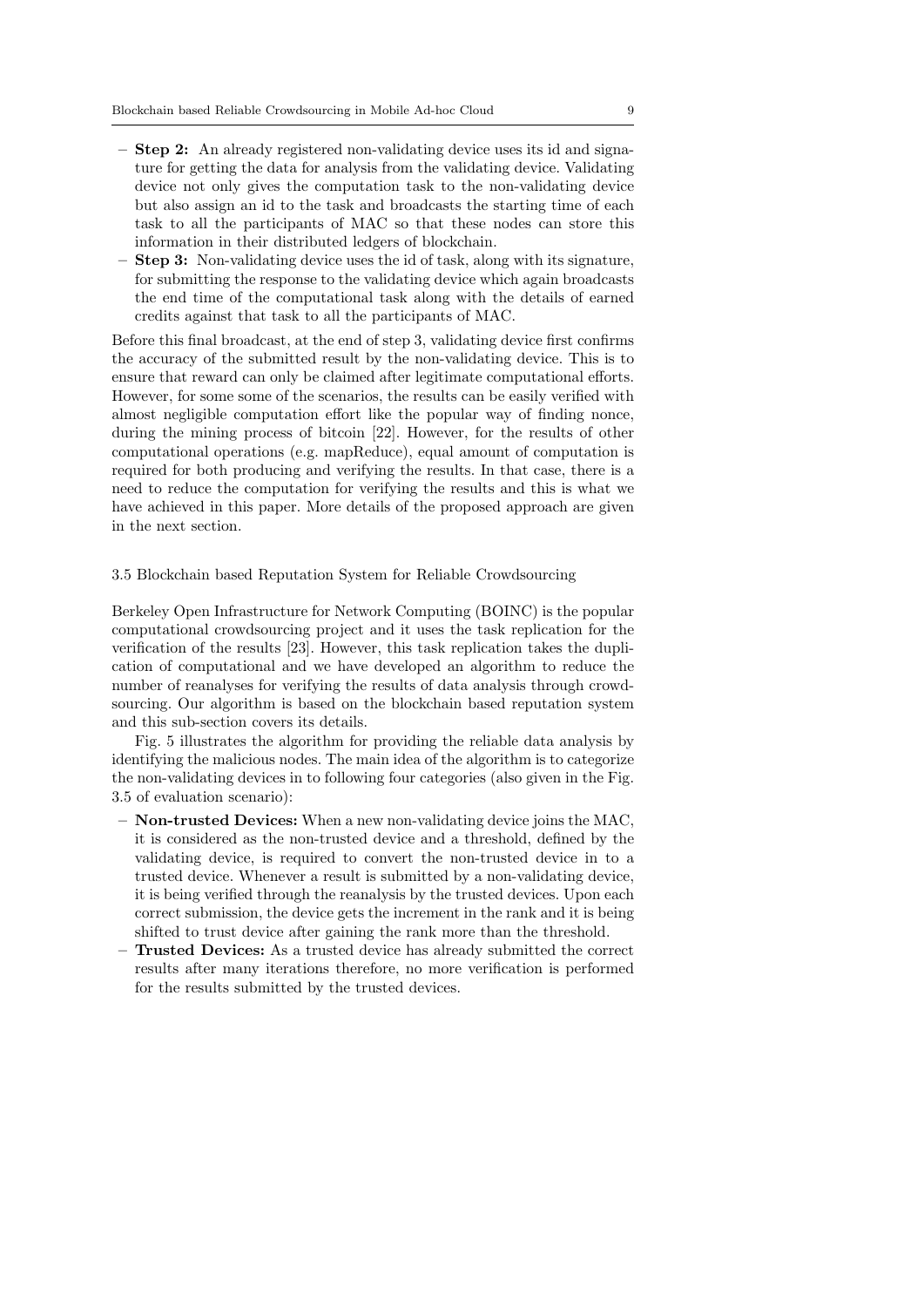- Malicious Devices: Each device which will submit the fake results in the future is nominated as the malicious device and it can be a trusted or a non-trusted device. Algorithm give in Fig. 5 is focused on finding the both trusted and non-trusted malicious devices and results given in Fig. 7 have shown the effectiveness of our proposed algorithm in finding the malicious devices.
- Blocked Devices: Once a malicious device is identified with a fake result submission, it is shifted to the group of blocked devices and no further computational tasks are granted to that device.

The steps of algorithm illustrated in Fig. 5 are presented below:

- 1. Response1 is the response generated after the analytics.
- 2. Status of Response generating node is collected to determine if this response needs the validation or not?
- 3. If the score of response generating node is greater than the threshold value then it is considered as the trusted node else it is marked as the non-trusted node.
- 4. If the node is trusted then both of its credit and score are updated in the blockchain.
- 5. If the node is non-trusted then the response is pushed to an empty array of RESPONSES.
- 6. The next step is to find the trusted node which is having score more than the threshold value.
- 7. Existence of trusted node is confirmed to verify the data generated in Response1.
- 8. If there is no existing trusted node in the MAC network then Miner of cloudlet performs the analysis by itself to verify if the non-trusted node has submitted the correct response.
- 9. Miner updates the blockchain by increasing the score and credit in case of correct response or shifts the response generating node to malicious group, if the generated response of miner does not match the generated response by the non-trusted node.
- 10. If the trusted node found then the least trusted node is selected which is having the least score, after passing the given threshold value.
- 11. Same analysis of non-trusted node is performed by the trusted node N to confirm if the generated response is correct or not.
- 12. Trusted node N returns the ResponseN against the same data and analysis of non-trusted node.
- 13. Responses array may contain one or many responses and the ResponseN is compared with the existing responses in the array of RESPONSES.
- 14. If the ResponseN matches any of the responses in the RESPONSES array then it not only validates the matching results but also prove its trustfulness.
- 15. If the ResponseN generated by the trusted node N does not matches any of the existing responses then its result also needs to be validated and thus being pushed to the array of RESPONSES.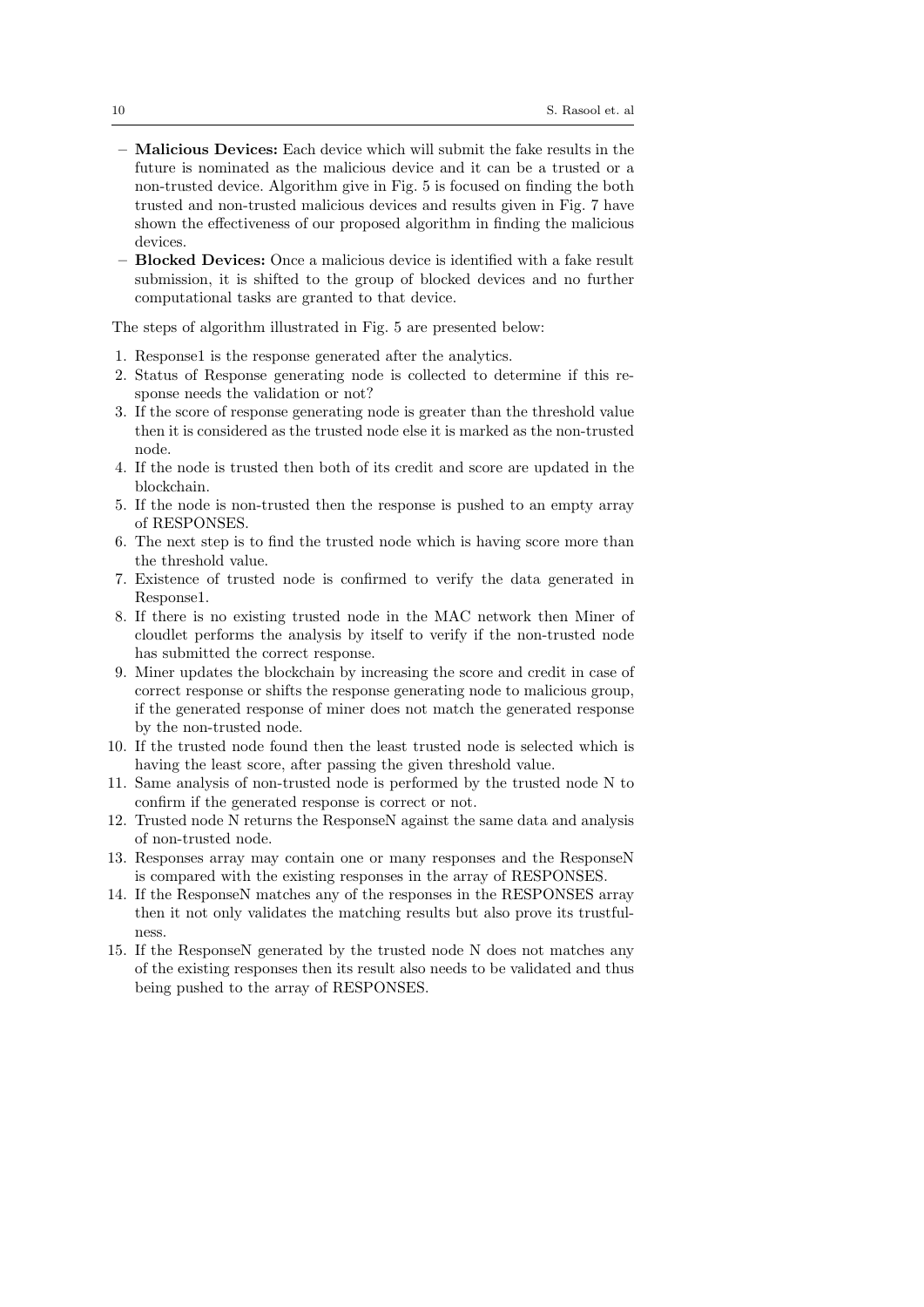

Fig. 5 Algorithm for detection of malicious nodes

- 16. This is not the last step of the algorithm as it again starts the validation of all of the existing responses in the RESPONSES array. This loop will keep on repeating until it exits in one of the following two ways:
	- (a) At point 15, after being verified by a more trusted node.
	- (b) At point 9, after being verified the cloudlet based miner. It only happens if none of the results in RESPONSES array are matched after being iterating the all trusted nodes. In that case, miner will update the blockchain by placing all the nodes of non-matching results in the category of malicious nodes.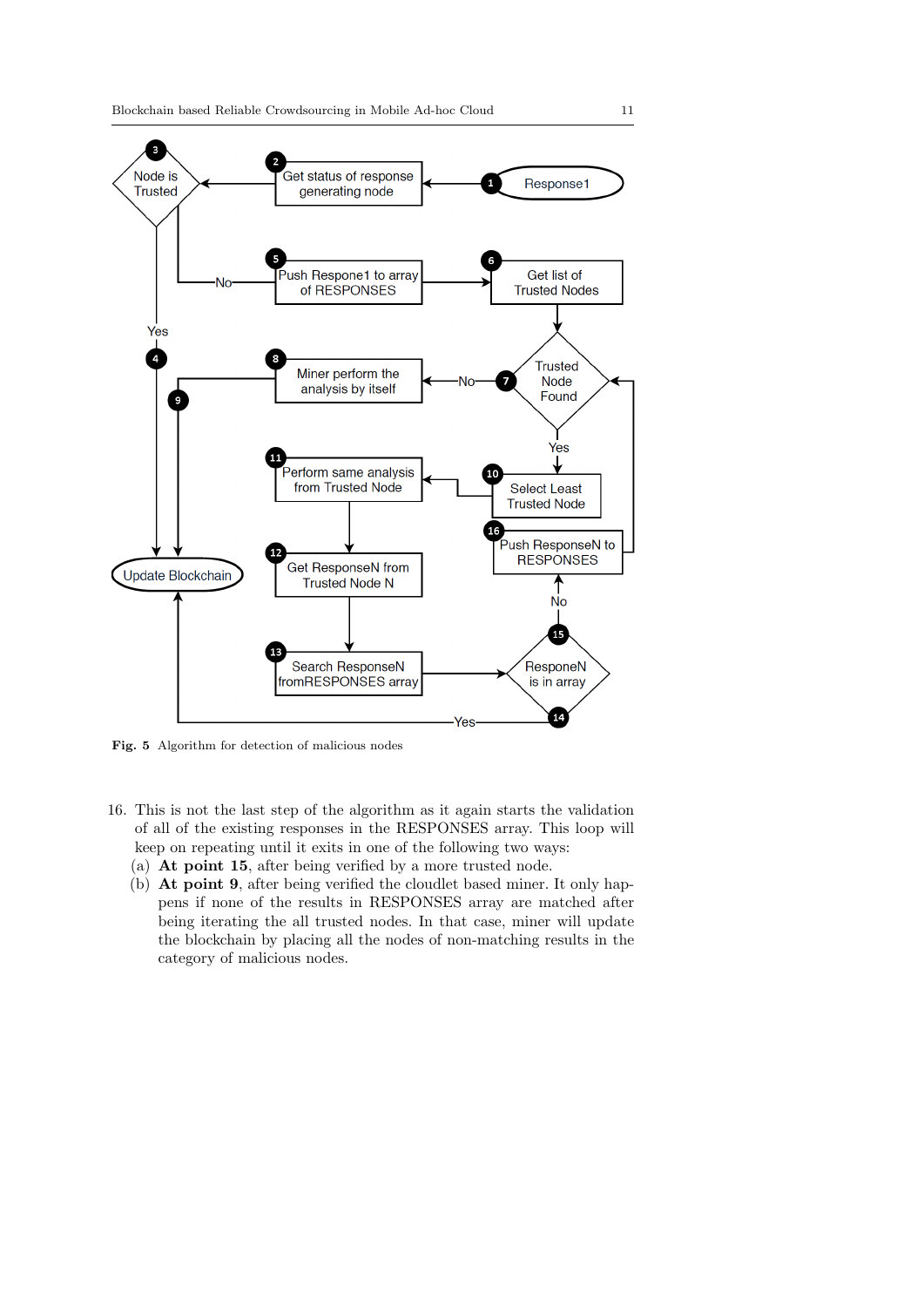

Fig. 6 Validating device of cloudlet is collaborating with different types of non-validating mobile devices to reliably accomplish the tasks of mapReduce

## 4 Experimentation and Results

Big data technologies such as mapReduce help in thriving the agile businesses [24] and therefore the test-bed has been implemented for the mapReduce operation. Another reason for choosing the mapReduce is the Java Stream API which was introduced in the 8th version of Java and it simplifies the implementation of mapReduce operation [25]. This section explains the evaluation scenario along with the discussion on experimental results.

## 4.1 Evaluation Scenario

Fig. 6 presents the evaluation scenario which contains six mobile devices. Following is the detail of each mobile device given in Fig. 6 from left to right:

- Blocked device is the left-most device in Fig. 6 and it has been permanently blocked as it submitted the fake results for the assigned task of mapReduce.
- Malicious device is given at second from left in Fig. 6. This malicious device will submit the fake result of assigned task of mapReduce for claiming the reward without performing the required computation. Our algorithm is supposed to identify the submission of fake result by the malicious device which will result in the blockage of the malicious device. Both non-trusted and trusted devices can act as the malicious devices and our algorithm has to find the both types of malicious devices. In the evaluation scenario, different malicious devices have been used under different circumstances and the proposed algorithm has successfully identified the fake results with different number of reanalyses attempts. The details of these experimental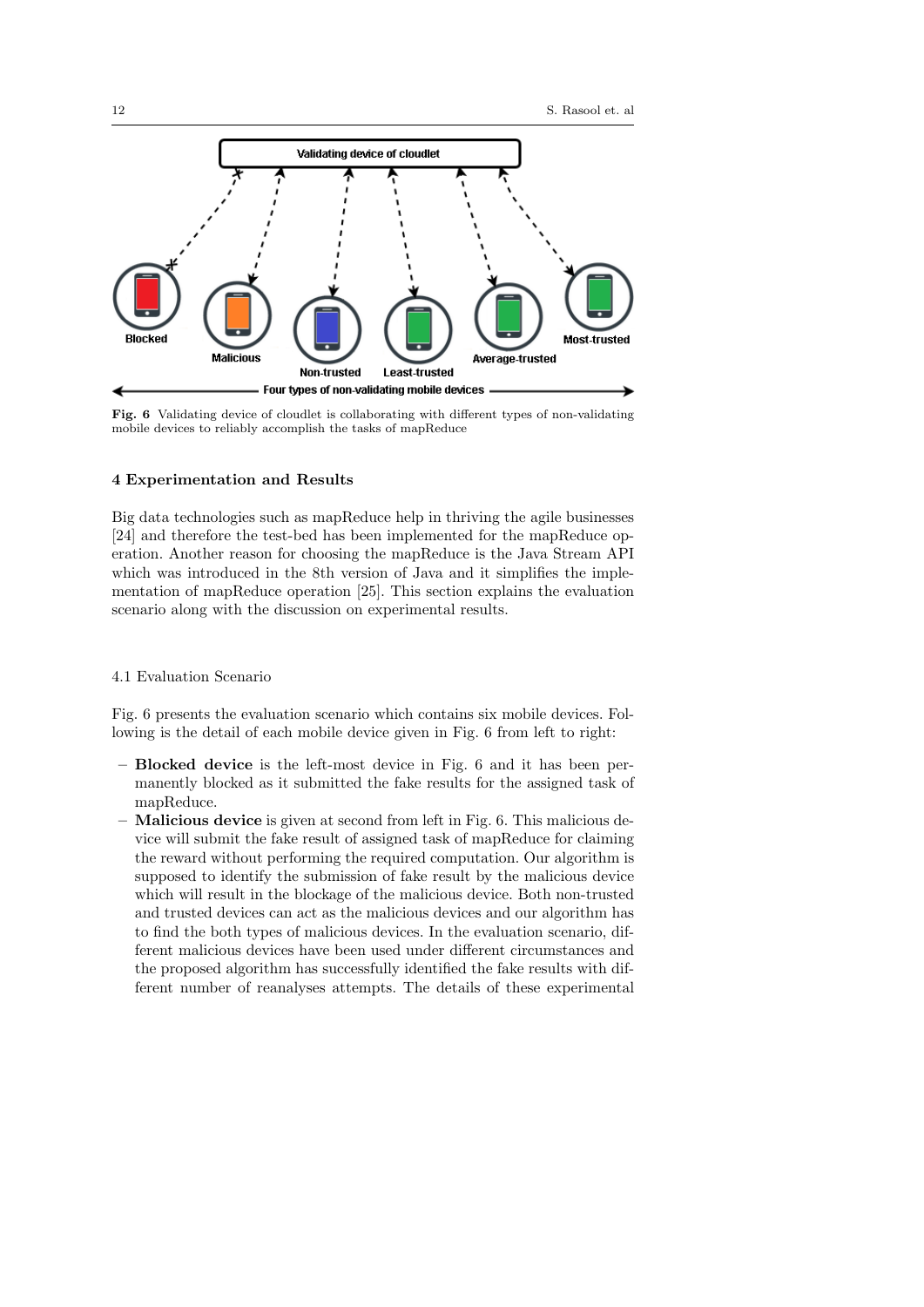results are given in Fig. 7 along with description of each result in next sub-section of results and discussion.

- $-$  **Non-trusted device** is the third from the left in Fig. 6 and both haven't crossed the threshold to become the trusted devices. The threshold value of ten correctly validated results has been used for converting a non-trusted device to a trusted device.
- Least-trusted device is given at fourth from left in Fig. 6. This device has crossed the threshold of ten but has the least score of eleven correctly submitted results.
- Average-trusted device is given at fifth in Fig. 6 and its score is twelve in our evaluation scenario.
- Most-trusted device is given at the right most of the Fig. 6 with the reputation score of thirteen.

## 4.2 Results and Discussion

Fig. 7 presents the results for the evaluation of our algorithm to find the malicious nodes. As our algorithm uses the dynamic number of reanalyses for finding the fake result submissions therefore, the y-axis shows the total number of reanalyses performed for finding the malicious devices under different circumstances. While the x-axis shows the malicious devices in the MAC that will also report the fake results. There are four lines in the Fig. 7 that are labelled with non-trusted, least-trusted, average-trusted and the most-trusted devices and these lines are also representing the malicious devices. For the sake of simplicity, we can classify the malicious devices in to following two sub-categories:

- 1. Active malicious device is the one that we are trying to find and these devices are labelled against four different lines of Fig. 7. The number of reanalyses are evaluated for the active malicious devices.
- 2. Passive malicious device is another malicious device in the MAC and these devices are labelled at x-axis. The number of reanalyses are not evaluated for these passive malicious devices and we are just using the passive malicious devices for finding their impact on the number of reanalyses for identifying the fake results by the active malicious devices.

Black solid line shows the number of reanalyses done for finding the active malicious device from the group of non-trusted mobile devices. It took two to three number of reanalyses attempts for finding it under following four scenarios:

- 1. When only non-trusted device is the malicious device then it took two reanalyses attempts that are performed by the least-trusted and average-trusted mobile device for identify the malicious devices.
- 2. When least-trusted device is the passive trusted device and the non-trusted device is the active malicious device then it took three reanalyses and finally the average-trusted and the most-trusted mobile devices has found the both malicious devices.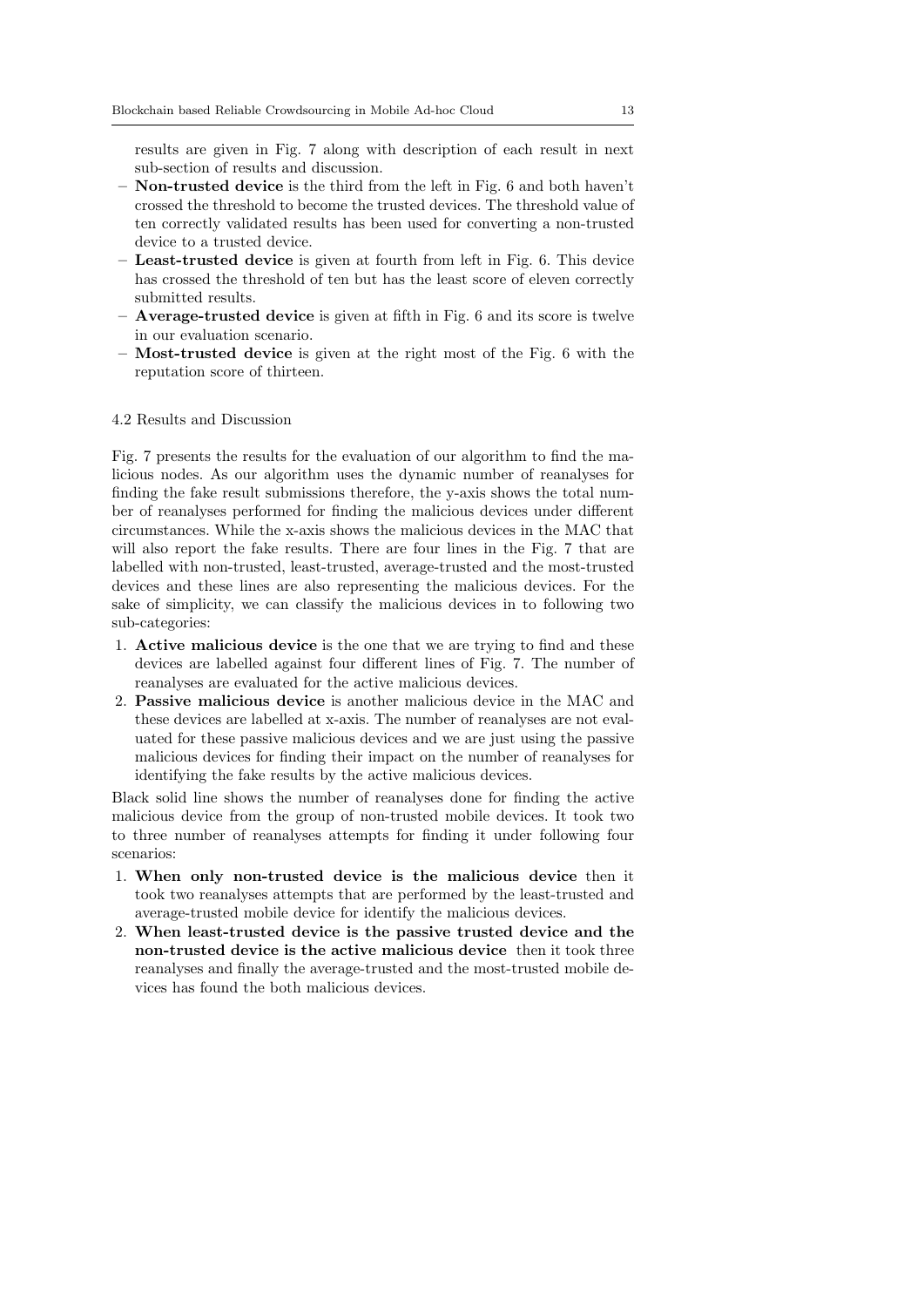

Fig. 7 Number of reanalyses required for finding the malicious devices

- 3. When average trusted is the passive trusted device and the nontrusted device is the active malicious device then it took three reanalyses and finally the least-trusted and most-trusted will identify the both malicious devices.
- 4. When most-trusted is the passive malicious device and the nontrusted device is the active malicious device then it took two reanalyses by both the least-trusted and average-trusted mobile device to find the non-trusted active malicious device.

Red dotted line shows the number of reanalyses done for finding the active malicious device from the group of least-trusted mobile devices. It took two to three number of reanalyses attempts for finding it under following four scenarios:

- 1. When non-trusted device is the passive malicious device and the least-trusted device is the active malicious device then it took three reanalyses attempts and finally the average-trusted and most-trusted mobile devices have identified the both malicious devices.
- 2. When only the least-trusted device is the malicious device then it took two reanalyses and finally the non-trusted and average-trusted mobile devices has found the active malicious device of least-trusted group.
- 3. When average-trusted device is the passive malicious device and the least-trusted device is the active malicious device then it took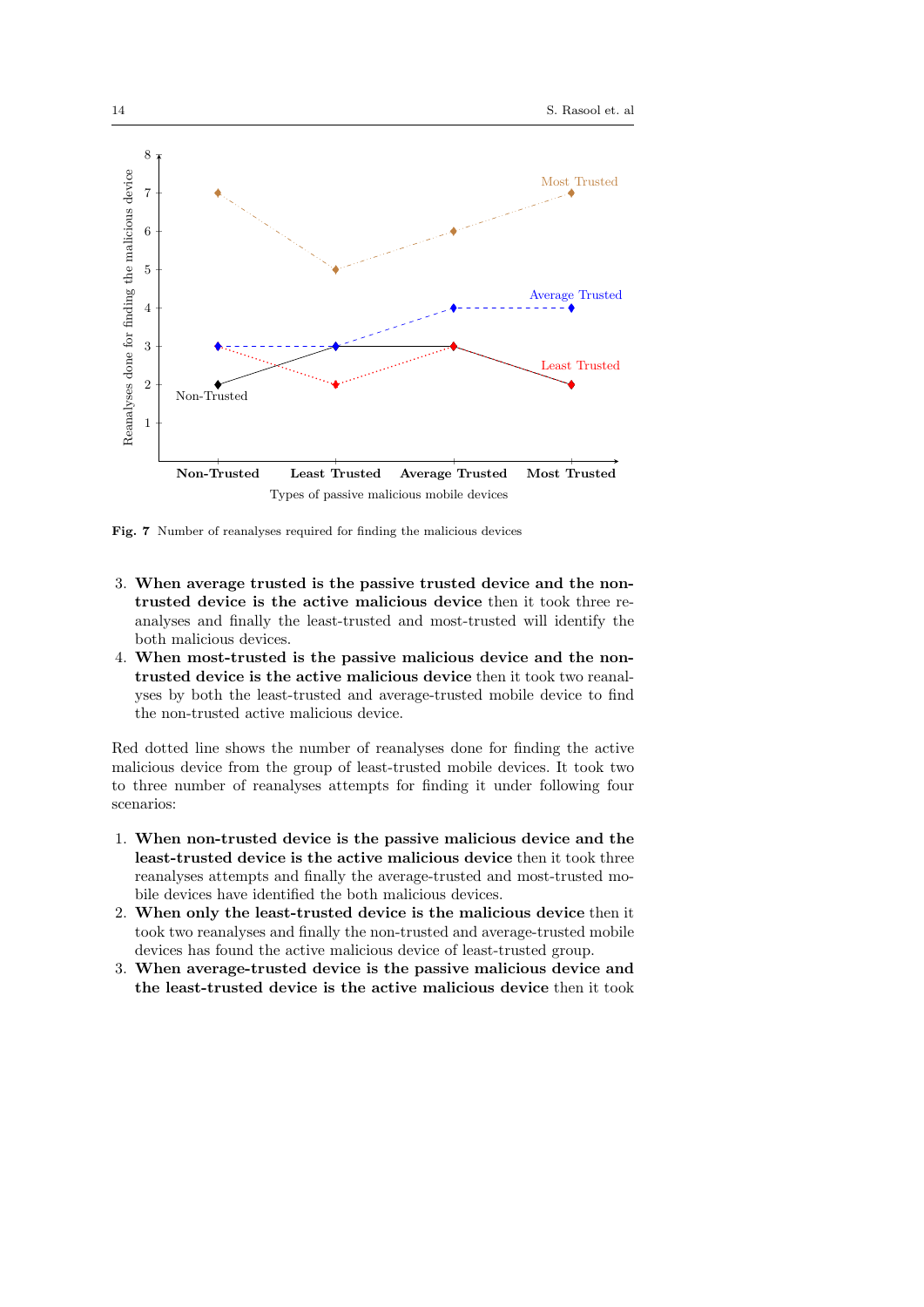three reanalyses and finally the non-trusted and most-trusted devices has identified the both malicious devices.

4. When most-trusted device is the passive malicious device and the least-trusted device is the active malicious device then it took two reanalyses by both the least-trusted and average-trusted mobile device to find the both malicious devices.

Blue dotted line shows the number of reanalyses done for finding the active malicious device from the group of average-trusted mobile devices. It took three to four number of reanalyses for finding it under following four scenarios:

- 1. When non-trusted device is the passive malicious device and the average-trusted device is the active malicious device then it took three reanalyses and finally the least-trusted and most-trusted mobile devices have identified the both malicious devices.
- 2. When least-trusted device is the passive malicious device and the average-trusted device is the active malicious device then it took three reanalyses and finally the average-trusted and the most-trusted mobile devices has found the both malicious devices.
- 3. When only the average-trusted device is the malicious device then it took four reanalyses attempts in finding the both malicious devices.
- 4. When most-trusted device is the passive malicious device and the average-trusted device is the active malicious device then it also took four reanalyses attempts for finding the both malicious devices.

Both dotted and dashed line of brown color shows the number of reanalyses done for finding the active malicious device from the group of most-trusted mobile devices. It took five to seven number of reanalyses for finding it under following four scenarios:

- 1. When non-trusted device is the passive malicious device and the most-trusted device is the active malicious device then it took seven reanalyses attempts for finding the both malicious devices.
- 2. When least-trusted device is the passive malicious device and the most-trusted device is the active malicious device then it took five reanalyses attempts in finding the both malicious devices.
- 3. When average-trusted device is the passive malicious device and the most-trusted device is the active malicious device then it took six reanalyses attempts in finding the both malicious devices.
- 4. When only the most-trusted device is the malicious device then it again took the seven reanalyses for finding the both malicious devices.

Results can be summarized as the two to three number of reanalyses attempts are required for finding the active malicious devices from both nontrusted and least-trusted mobile device and reanalyses attempts of three to four and five to seven are required for finding the active malicious devices from average-trusted and most-trusted mobile devices. Although our algorithm took more reanalysis attempts for finding the malicious devices from average and most-trusted devices but it is still identifying the malicious mobile devices even in the worst case scenario.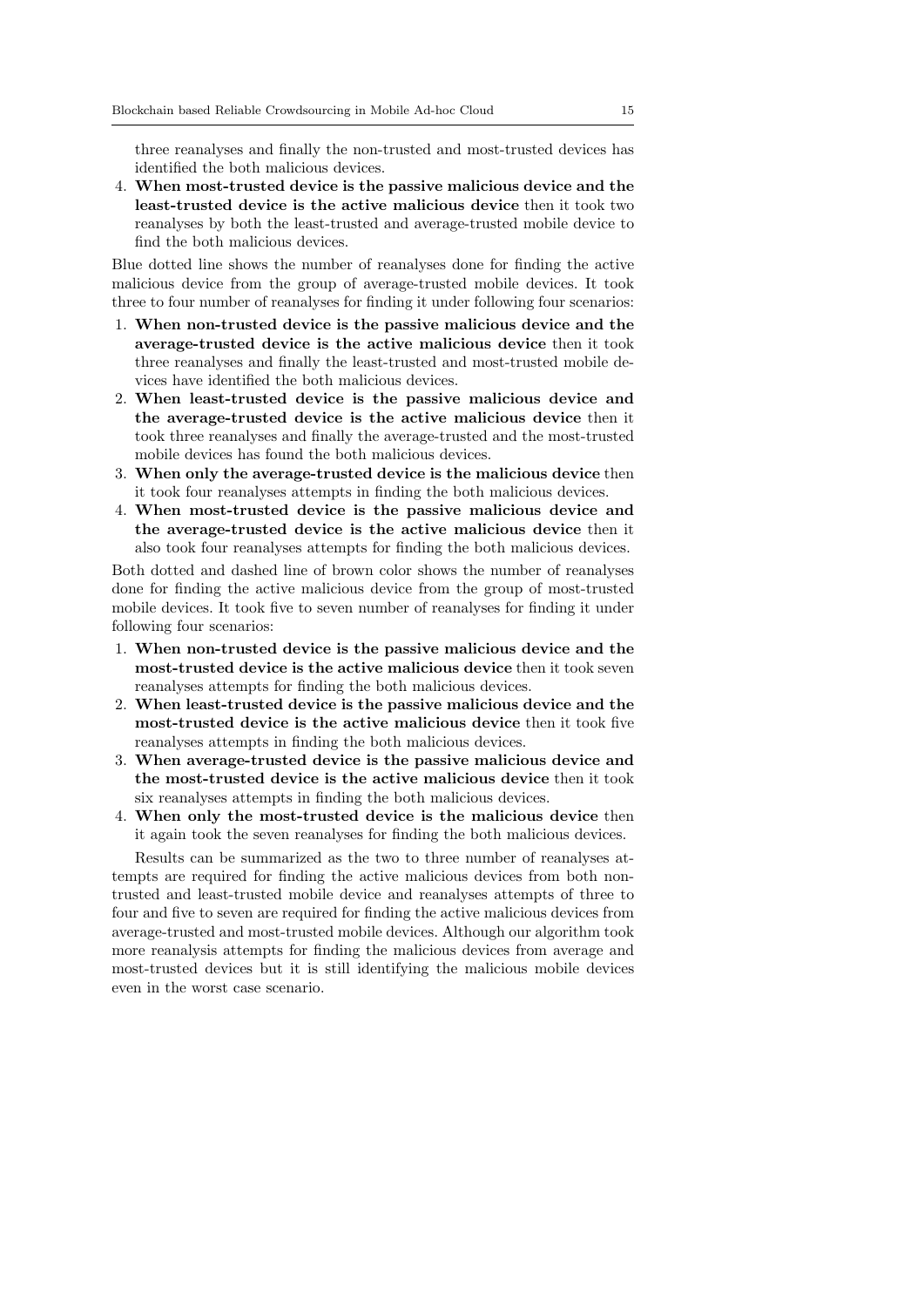# 5 Related Work

Existing mobile devices are using, on average, less than 25% of resources per hour [2]. In order to exploit these resources of mobile devices, researchers have deployed the hadoop on android devices for performing the MapReduce [26]. However, due to extra burden of mobile devices, it is difficult to run hadoop on mobile devices and thus an isolated version of MapReduce is also implemented for Android devices [27]. This performs the mapReduce at the mobile devices and connects it with the remote deployment of the hadoop . Hence, the researchers have already proved the feasibility of MapReduce at mobile devices and claimed that the shifting of MapReduce on mobile devices helps in improving computation performance and job throughput by outsourcing the computation to mobile devices [28]. We have extended the same idea of performing the mapReduce through a MAC and added an algorithm for improving the reliability of the mapReduce performed by random mobile devices.

BOINC <sup>1</sup> (Berkeley Open Infrastructure for Network Computing) is the popular project of crowdsourcing based computation [29] and it uses the recomputations for confirming the reliability of the results [23]. Researchers have also included a special computation task which is designed for testing the reliability of computation results by the participants of the crowdsourcing. This task is randomly given to the participants and results of this task are already known to the task dispatching node. If the returned result matches the already known value then the other results of the same node are also considered correct. We are using an hybrid approach which uses some of the techniques of both discussed approaches. We are also performing the recomputations for finding the accuracy of results but for the non-trusted nodes only and we are using the same results for finding the accuracy of the results by the trusted devices.

We are using blockchain for storing both the earned credits and reputation rank of the participant devices of MAC. GridCoin  $(GRC)^2$  is the custom build blockchain which specifically targets the data analysis by the project of BOINC. There are few other ethereum based blockchain projects like iExec (RLC)<sup>3</sup> for virtual cloud infrastructure, Golem (GNT)<sup>4</sup> for renting CPU, GPU, SONM (SNM)<sup>5</sup> for fog computing etc. All of the listed projects are using blockchain for storing the credit earning details in the form of their specific coins while we are using blockchain for both the details of earned credits and rank. Also none of these are Iroha based which is the lightweight blockchain specifically designed for the mobile devices while we are specifically targeting the mobile devices through the Iroha based blockchain implementation.

<sup>1</sup> https://boinc.berkeley.edu/

<sup>2</sup> https://whitepaper.io/coin/gridcoin

<sup>3</sup> https://whitepaper.io/coin/iexec

<sup>4</sup> https://whitepaper.io/coin/golem

<sup>5</sup> https://whitepaper.io/coin/sonm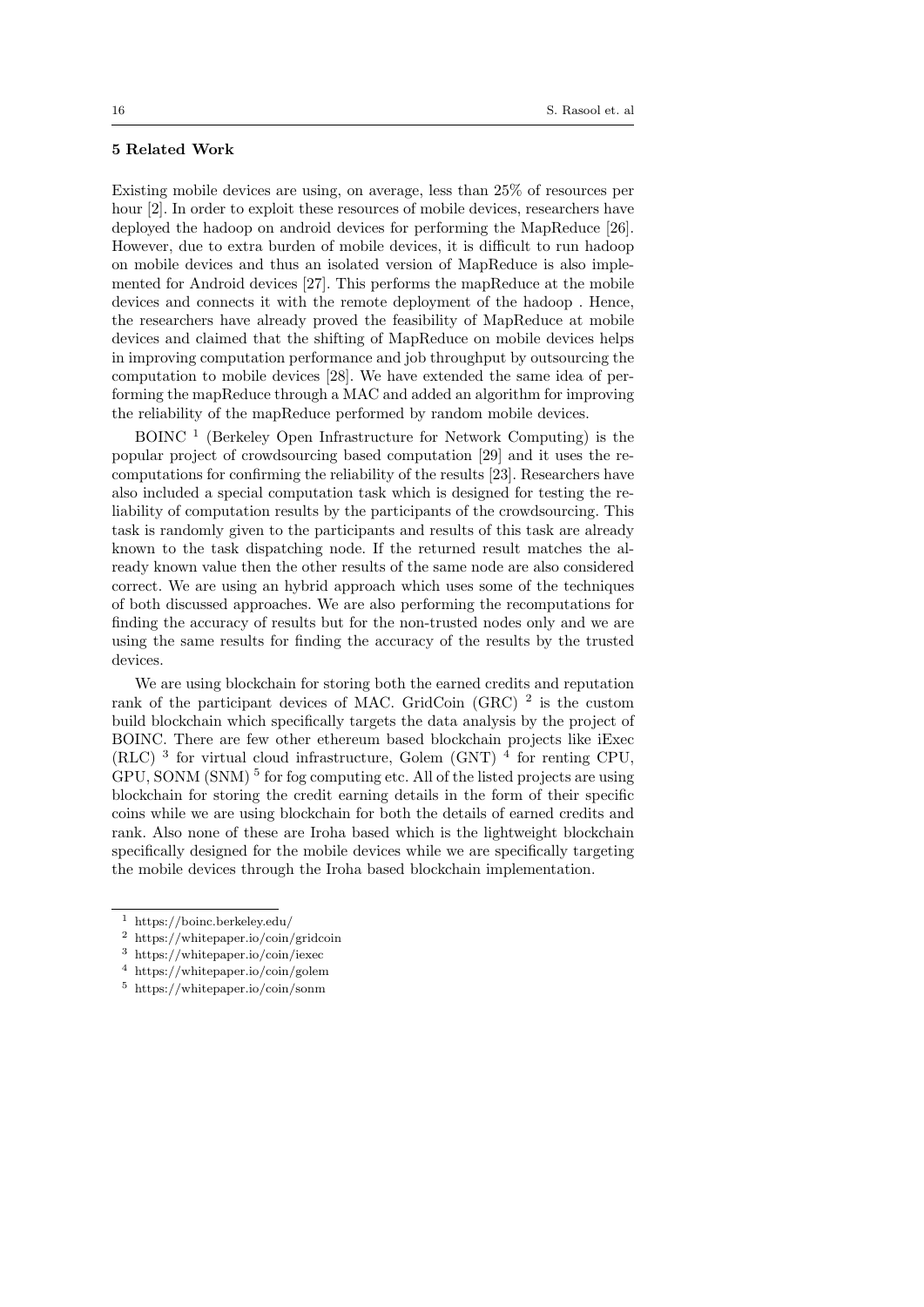# 6 Conclusion and Future Work

Mobile Ad-hoc Cloud is an effective way of exploiting the underutilized resources of mobile devices. However, there is a problem of motivating the users of mobile devices to share their resources for computation. For the same purpose, we have introduced a blockchain based credit system to incentivize the users of mobile devices.

This credit based system also attracts the selfish nodes and it results in another challenge of denying the malicious nodes to submit the fake results. Our contributions include the realization of reliable data analysis by integrating the blockchain within the MAC. Experimental results show the effectiveness of our algorithm for identifying the malicious nodes.

Following are some of the future research directions that can be focused for further improving the :

- Bitcoin uses an algorithm for dynamically adjusting the difficulty level of the nonce [30]. Test-bed presented in this paper is based on the hardcoded threshold value for shifting a non-trusted device to the category of trusted devices. Similar to bitcoin, an algorithm can be implemented for dynamically adjusting the value of threshold based on the real-time conditions of the MAC network.
- Test-bed presented in this paper is tightly bound to the operation of mapReduce and an alternate implementation can be provided in a decoupled manner. It can expose the APIs to allow the integration for custom logic of data analysis and ensures its execution through the MAC based reliable crowdsourcing.
- Malicious device detection algorithm presented in this paper can be integrated with an existing open source project (e.g. BOINC [29]) to find its effectiveness on a global scale.
- Current implementation hosts the validating node at cloudlet only. An improved implementation can use the idle mobile devices as the validating devices and move from hybrid resource sharing to purely horizontal resource sharing in MAC.

#### References

- 1. F. N. Nwebonyi, R. Martins, and M. E. Correia, "Reputation-based security system for edge computing," in Proceedings of the 13th International Conference on Availability, Reliability and Security. ACM, 2018, p. 39.
- 2. B. Varghese and R. Buyya, "Next generation cloud computing: New trends and research directions," Future Generation Computer Systems, vol. 79, pp. 849–861, 2018.
- 3. S. Rasool, A. Saleem, and A. N. Mian, "Poster: Rql: Rest query language for converting firebase to a mobile cloud computing platform," in Proceedings of the 23rd Annual International Conference on Mobile Computing and Networking. ACM, 2017, pp. 567–569.
- 4. Y. Mao, C. You, J. Zhang, K. Huang, and K. B. Letaief, "Mobile edge computing: Survey and research outlook," arXiv preprint arXiv, vol. 1701, 2017.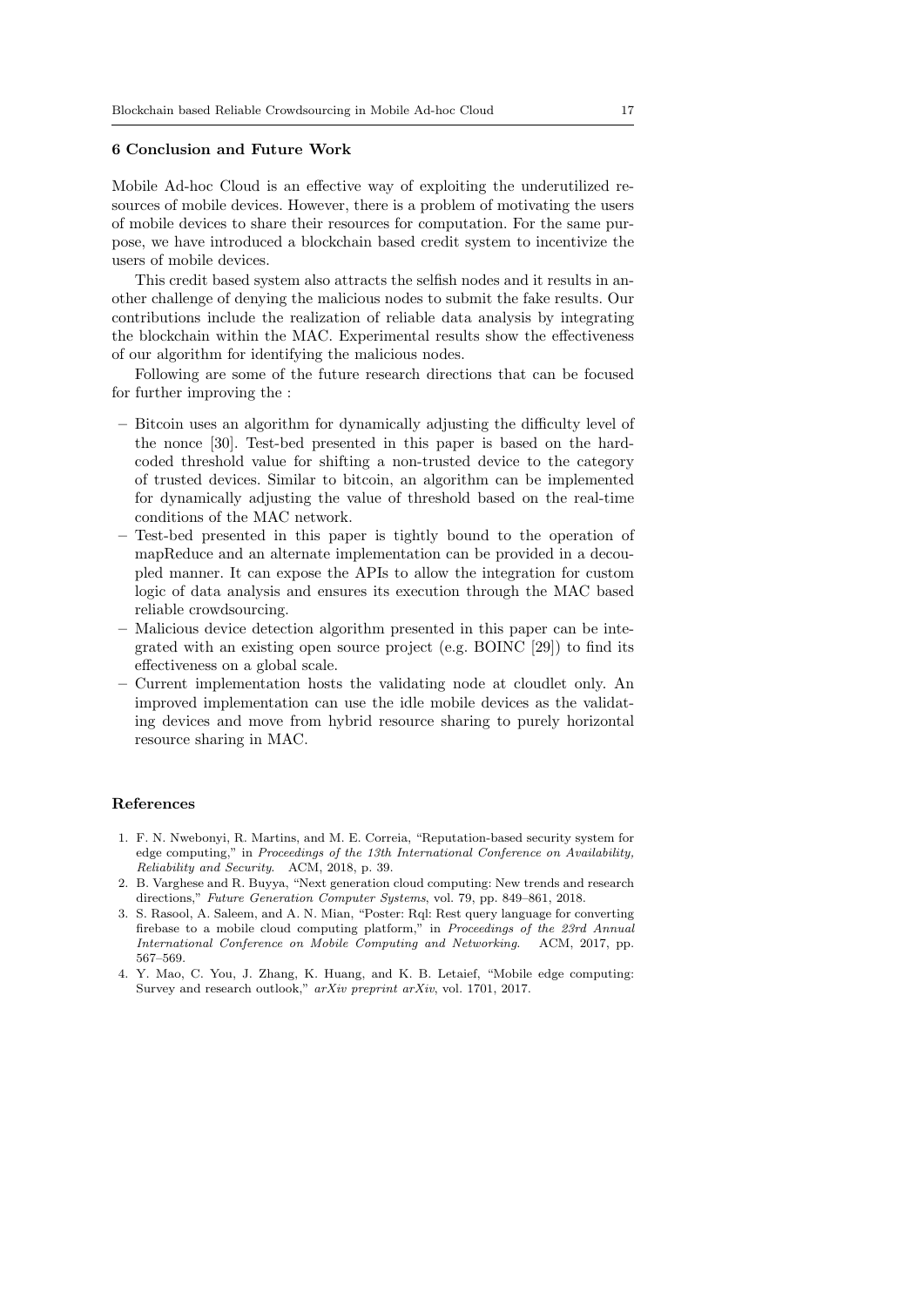- 5. V. Balasubramanian and A. Karmouch, "An infrastructure as a service for mobile adhoc cloud," in Computing and Communication Workshop and Conference (CCWC), 2017 IEEE 7th Annual. IEEE, 2017, pp. 1–7.
- 6. A. A. A. A. Khalifa, "Collaborative computing cloud: Architecture and management platform," Ph.D. dissertation, Virginia Tech, 2015.
- 7. S. Lee, K. Grover, and A. Lim, "Enabling actionable analytics for mobile devices: performance issues of distributed analytics on hadoop mobile clusters," Journal of Cloud Computing: Advances, Systems and Applications, vol. 2, no. 1, p. 15, 2013.
- 8. I. Yaqoob, E. Ahmed, A. Gani, S. Mokhtar, M. Imran, and S. Guizani, "Mobile ad hoc cloud: A survey," Wireless Communications and Mobile Computing, vol. 16, no. 16, pp. 2572–2589, 2016.
- 9. L. Tang, S. He, and Q. Li, "Double-sided bidding mechanism for resource sharing in mobile cloud," IEEE Transactions on Vehicular Technology, vol. 66, no. 2, pp. 1798– 1809, 2017.
- 10. J. Howe, "The rise of crowdsourcing," Wired magazine, vol. 14, no. 6, pp. 1–4, 2006.
- 11. D. Yao, C. Yu, L. Yang, and H. Jin, "Using crowdsourcing to provide qos for mobile cloud computing," IEEE Transactions on Cloud Computing, 2015.
- 12. N. Fernando, S. W. Loke, and W. Rahayu, "Mobile crowd computing with work stealing," in Network-Based Information Systems (NBiS), 2012 15th International Conference on. IEEE, 2012, pp. 660–665.
- 13. ——, "Computing with nearby mobile devices: a work sharing algorithm for mobile edge-clouds," IEEE Transactions on Cloud Computing, no. 1, pp. 1–1, 2016.
- 14. S. W. Loke, K. Napier, A. Alali, N. Fernando, and W. Rahayu, "Mobile computations with surrounding devices: Proximity sensing and multilayered work stealing," ACM Transactions on Embedded Computing Systems (TECS), vol. 14, no. 2, p. 22, 2015.
- 15. K.-J. Stol and B. Fitzgerald, "Two's company, three's a crowd: a case study of crowdsourcing software development," in Proceedings of the 36th International Conference on Software Engineering. ACM, 2014, pp. 187–198.
- 16. J. Hao, M. Xian, H. Wang, F. Tang, and P. Xiao, "Mobile cloud computing: the state of art, application scenarios and challenges," in 2018 4th International Conference on Computational Intelligence & Communication Technology (CICT). IEEE, 2018, pp. 1–5.
- 17. S. Underwood, "Blockchain beyond bitcoin," Communications of the ACM, vol. 59, no. 11, pp. 15–17, 2016.
- 18. S. Nakamoto, "Bitcoin: A peer-to-peer electronic cash system," 2008.
- 19. M. Pilkington, "11 blockchain technology: principles and applications," Research handbook on digital transformations, p. 225, 2016.
- 20. I. Bashir, Mastering Blockchain. Packt Publishing Ltd, 2017.
- 21. D. G. Murray, E. Yoneki, J. Crowcroft, and S. Hand, "The case for crowd computing," in Proceedings of the second ACM SIGCOMM workshop on Networking, systems, and applications on mobile handhelds. ACM, 2010, pp. 39–44.
- 22. A. Miller, A. Juels, E. Shi, B. Parno, and J. Katz, "Permacoin: Repurposing bitcoin work for data preservation," in 2014 IEEE Symposium on Security and Privacy (SP). IEEE, 2014, pp. 475–490.
- 23. U. of California, "Jobreplication boinc," https://boinc.berkeley.edu/trac/wiki /JobReplication, April 2015, (Accessed on 10/30/2018).
- 24. B. Unhelkar, "Big data framework for agile business (bdfab) as a basis for developing holistic strategies in big data adoption," in Big Data and Visual Analytics. Springer, 2017, pp. 85–95.
- 25. Y. Chan, A. Wellings, I. Gray, and N. Audsley, "A distributed stream library for java 8," IEEE Transactions on Big Data, vol. 3, no. 3, pp. 262–275, 2017.
- 26. S. Lee, K. Grover, and A. Lim, "Enabling actionable analytics for mobile devices: performance issues of distributed analytics on hadoop mobile clusters," Journal of Cloud Computing: Advances, Systems and Applications, vol. 2, no. 1, p. 15, 2013.
- 27. ——, "Enabling actionable analytics for mobile devices: performance issues of distributed analytics on hadoop mobile clusters," Journal of Cloud Computing: Advances, Systems and Applications, vol. 2, no. 1, p. 15, 2013.